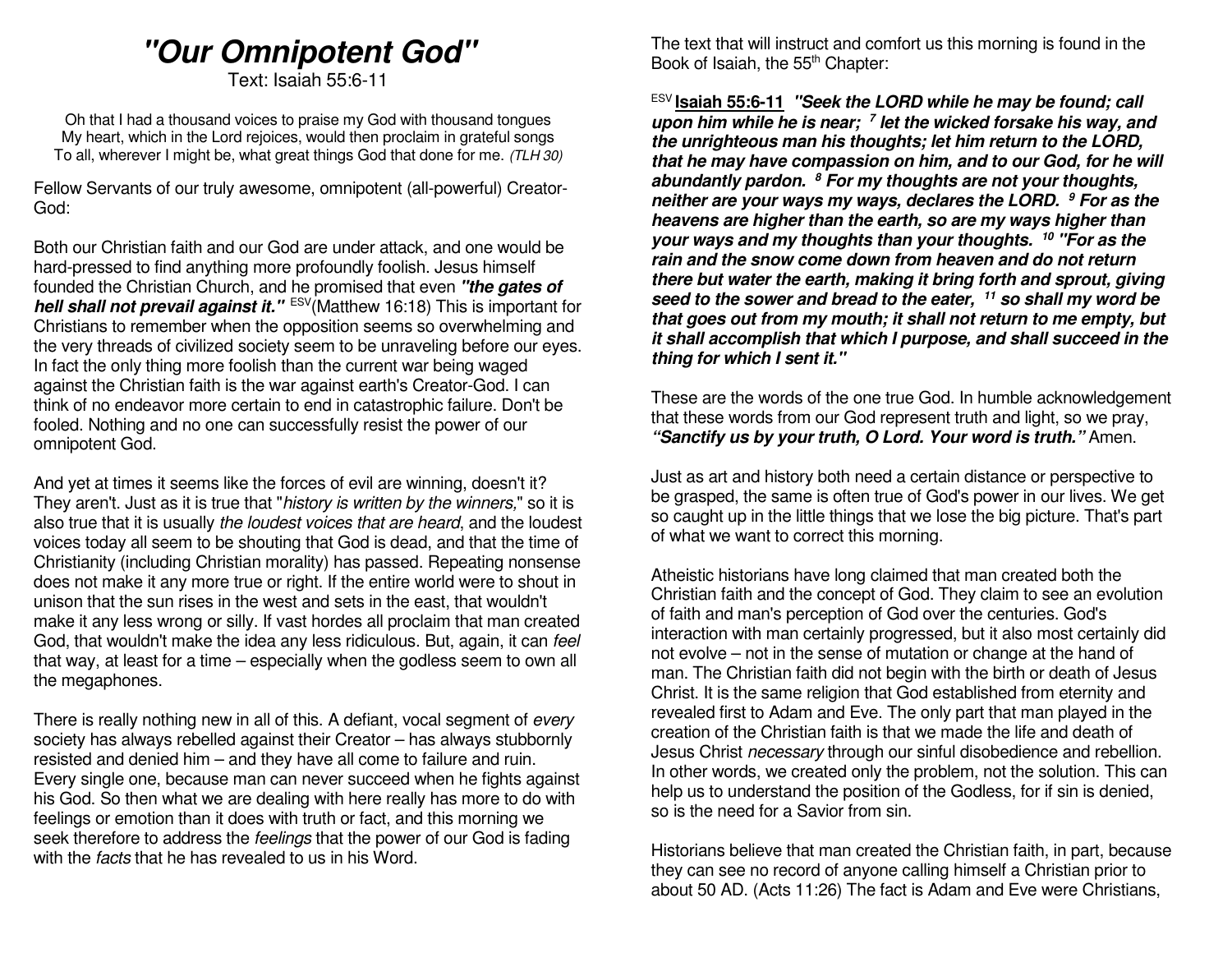for they trusted in the promise of God to send a Savior – Christ Jesus. As was Abraham, the focal or divergent point of the three dominant world religions. The Jews claim him as the father of the Jewish nation and the Muslims claim him as the father of the Muslim nations, but Abraham was, above all, a Christian. He too placed his trust in God's promise that **"in your seed all the nations of the earth shall be blessed."** (Genesis 22:18) The **"blessing"** that benefits **"all nations"** is – and can only be – Jesus Christ, the One who paid for the sins of all mankind.

Historians are also fooled by the seemingly sporadic pattern of God's revelation to or through man. In other words, since God does not talk to everyone (more specifically to them) they come to doubt that he really communicated with *anyone*. Again, they thus credit man with the creation of God - men like Abraham, Moses, Jesus, Mohammed, and Joseph Smith; men who, in their opinion, only *imagined* that they talked with God, and thus created "new and improved religions."

Some of the problems with this sort of view of the history of religions are obvious. Such a view obviously undermines what we have come to know and believe about our God. Other dangers might not be so obvious. It is that kind of danger that we examine this morning, in particular the idea that the Christian faith is outdated and impotent, having been superseded by "new and improved" beliefs, along with the myth that God is not living, active, and powerful in his dealings with us today. The idea that God is something less – much less – than we think he is.

For guidance, we turn again to these words from our text – powerful and revealing words that form the bedrock of our study: **"For my thoughts are not your thoughts, neither are your ways my ways, declares the LORD. 9 For as the heavens are higher than the earth, so are my ways higher than your ways and my thoughts than your thoughts."**

The basic message here is that, far from creating God, man cannot even comprehend God. We are not capable, since he is infinitely greater and unimaginably more complex. It is the worm trying to comprehend the fisherman, or the hammer the master builder. We cannot even begin to grasp that which is so much greater than ourselves. We are rather told by our God through the Psalmist: **"Be still, and know that I am God; I will be exalted among the nations, I will be exalted in the earth!"** (Psalm 46:10)

Is that the end of it then? Is that all there is to the Christian religion – "You can't understand God, so don't even try"? Are we all, in other words, supposed to be good agnostics, believing that there is a God, but that he

is an unknowable, unapproachable enigma? Obviously not. That same Psalmist concluded Psalm 46 with these words: **"The LORD of hosts is with us; The God of Jacob is our refuge."** The two statements have to be taken together, and when they are, we gain the profound sense of comfort and assurance that our God intended. We are indeed supposed to "let God be God," but we are also to take great comfort in the fact that this same God, who is wise and knowing beyond our ability to comprehend, is nonetheless living, active, and powerful among us even today.

How are we to understand or grasp this apparent contradiction or paradox? How does such truth help us in a practical way in our lives today? We get the fact that our God is so far above us that we could never fully comprehend or "wrap our minds" around him, yet how are we to understand him as **"with us"** even today? How can we accept that we cannot comprehend God, but still recognize and appreciate his power and presence among us?

Part of the challenge here is that we live in a time when God does not speak directly into the ear of his prophets. This ought not alarm us. There have been many such times down through history. In 1 Samuel 3:1 we read: **"And the word of the LORD was rare in those days; there was no widespread revelation."** Not long after, however, God began his ongoing dialog with the Prophet Samuel. We are again in an era when **"there is no widespread revelation"** but only in the sense of new and different revelation. He speaks today, but he does so in the firmly established words of our Bibles. Far from being a reason to doubt the existence or power of God, this should be for each of us a most comforting truth. Things are different now in that the Savior has been born and we have received the complete Bible as our infallible guide. Those who accept the idea of continuing revelation (through popes or prophets or councils) can never be sure what they are to believe from one day to the next. We have no such fear or uncertainty. God's timeless truth has been recorded perfectly, and preserved indefinitely.

The danger, however, is that we come to doubt God's *power* among us today because we can identify no obvious evidence of his presence among us. God is living, active, and powerfully working among us today, but he does so primarily through his holy Word. Our text puts it this way: **"For as the rain and the snow come down from heaven and do not return there but water the earth, making it bring forth and sprout, giving seed to the sower and bread to the eater, <sup>11</sup> so shall my word be that goes out from my mouth; it shall not return**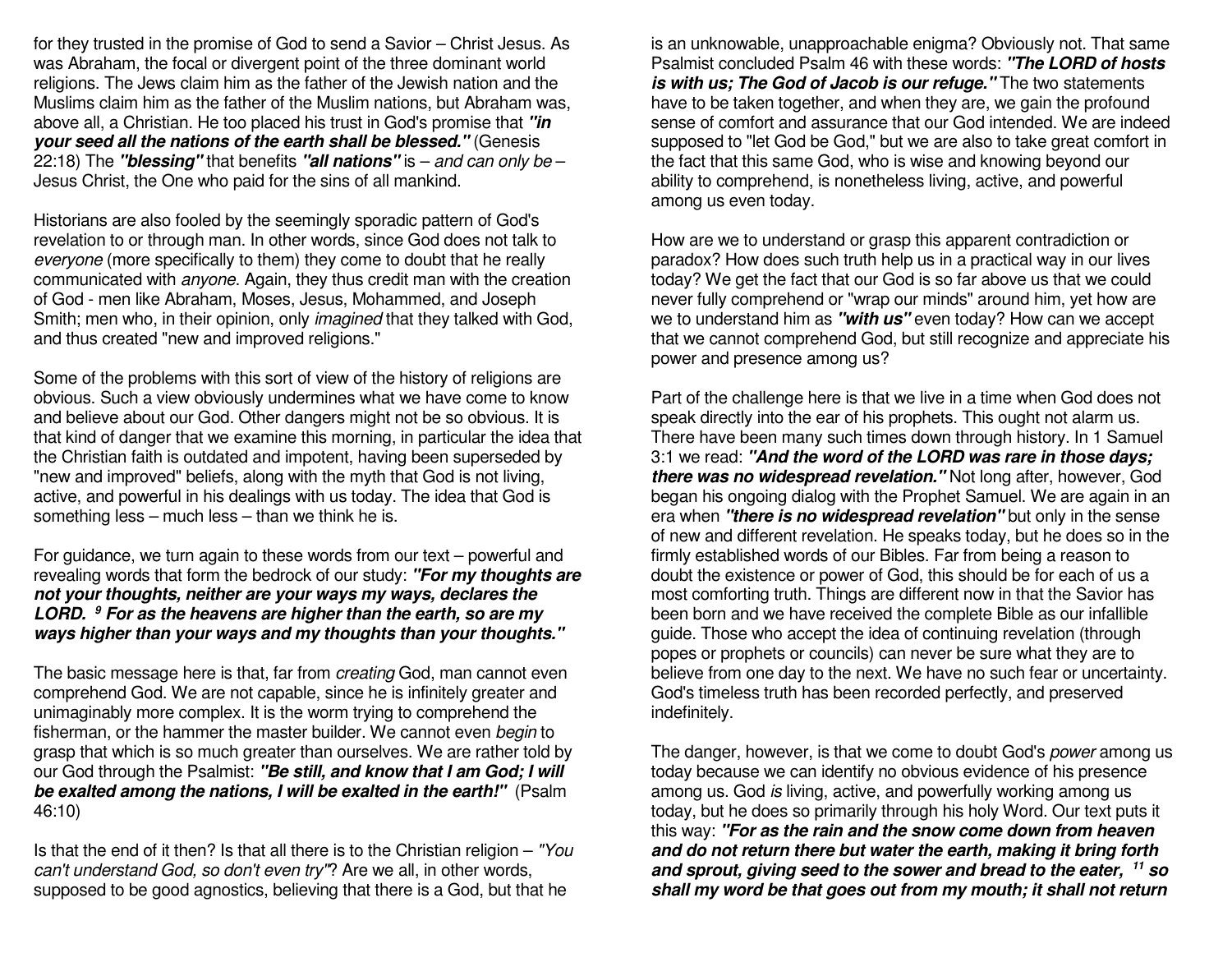**to me empty, but it shall accomplish that which I purpose, and shall succeed in the thing for which I sent it."** Again in the New Testament we have this assurance: **"For the word of God is living and powerful, and sharper than any two-edged sword, piercing even to the division of soul and spirit, and of joints and marrow, and is a discerner of the thoughts and intents of the heart. And there is no creature hidden from His sight, but all things are naked and open to the eyes of Him to whom we must give account."** (Hebrews 4:12-13)

We hear such words, but I wonder how often we really take the time to contemplate what they mean. When we bring the Word of God – the law and the gospel – into the life of a human being, we are actually wielding the very power of God. The same God who created the universe has also promised to bring his unfathomable power to bear through that word. Ask yourself: Do you believe that God can be trusted? Because God is the one who has promised in our text to **"accomplish what he pleases"** through his Word. It is not our business to try to understand exactly what pleases our God in every instance, but we do know what his will is for our time of grace here on earth. His will is that we bring the power of his word into the lives of every single human being – including our own. In fact that's exactly how Jesus told us to spend our time of grace, isn't it  $-$  to share with the world everything that he taught us?

What then is the expected result of the working of this living, active, powerful word of God? While we cannot know the whole picture, we can know the greatest part – the creation and preservation of saving faith, together with the eternal life that results. Before you dismiss that with an "Oh, that" consider for a moment what could possibly have a more lasting impact on any human being? Eternity is forever. You and I have been entrusted with the power that can turn a human being from eternal death to eternal life. This is the very message of hope that Jesus Christ has given us, the power that he wants us to put to use. The power of that message is masked by its simplicity. God the Father, in Christ, has declared every single sinner to be not guilty of sin. He made this declaration not because he decided to overlook sin, but because he visited the punishment for all sin on one man, Jesus Christ, his Son. Think of that; our punishment (which we deserved) was piled instead upon God's beloved Son (who certainly deserved anything but). This same Prophet Isaiah put it this way: **"Come now, and let us reason together," Says the LORD, "Though your sins are like scarlet, they shall be as white as snow; though they are red like crimson, they shall be as wool."** (Isaiah 1:18) Our sins are forgiven. God has declared it to be so in Christ. Heaven in ours through faith alone in Jesus Christ. Just here is the greatest demonstration of God's power among us.

God today whispers neither in your ear nor mine. Yet the very Creator of heaven and earth is living, active, and powerful among us still today, working the unseen miracles of conversion and preservation every day. Rather than doubt either the existence or the power of God, thank him for the privilege of working in his service, and renew your appreciation for the power that he has placed at your disposal. God grant that we never fail to appreciate the honor that is ours and the living, active power of his Word, through which the Creator of heaven and earth still accomplishes his holy will today. Amen.

## **Scripture Readings**

ESV **Romans 8:12-17** So then, brothers, we are debtors, not to the flesh, to live according to the flesh. 13 For if you live according to the flesh you will die, but if by the Spirit you put to death the deeds of the body, you will live. <sup>14</sup> For all who are led by the Spirit of God are sons of God. <sup>15</sup> For you did not receive the spirit of slavery to fall back into fear, but you have received the Spirit of adoption as sons, by whom we cry, "Abba! Father!" 16 The Spirit himself bears witness with our spirit that we are children of God, 17 and if children, then heirs--heirs of God and fellow heirs with Christ, provided we suffer with him in order that we may also be glorified with him.

 ESV **Matthew 13:1-9, 18-23** That same day Jesus went out of the house and sat beside the sea.  $2$  And great crowds gathered about him, so that he got into a boat and sat down. And the whole crowd stood on the beach. <sup>3</sup> And he told them many things in parables, saying: "A sower went out to sow. <sup>4</sup> And as he sowed, some seeds fell along the path, and the birds came and devoured them. <sup>5</sup> Other seeds fell on rocky ground, where they did not have much soil, and immediately they sprang up, since they had no depth of soil,  $~^6$  but when the sun rose they were scorched. And since they had no root, they withered away. <sup>7</sup> Other seeds fell among thorns, and the thorns grew up and choked them. <sup>8</sup> Other seeds fell on good soil and produced grain, some a hundredfold, some sixty, some thirty. <sup>9</sup> He who has ears, let him hear." <sup>18</sup> ¶ "Hear then the parable of the sower: <sup>19</sup> When anyone hears the word of the kingdom and does not understand it, the evil one comes and snatches away what has been sown in his heart. This is what was sown along the path. <sup>20</sup> As for what was sown on rocky ground, this is the one who hears the word and immediately receives it with joy, <sup>21</sup> yet he has no root in himself, but endures for a while, and when tribulation or persecution arises on account of the word, immediately he falls away. <sup>22</sup> As for what was sown among thorns, this is the one who hears the word, but the cares of the world and the deceitfulness of riches choke the word, and it proves unfruitful. <sup>23</sup> As for what was sown on good soil, this is the one who hears the word and understands it. He indeed bears fruit and yields, in one case a hundredfold, in another sixty, and in another thirty."